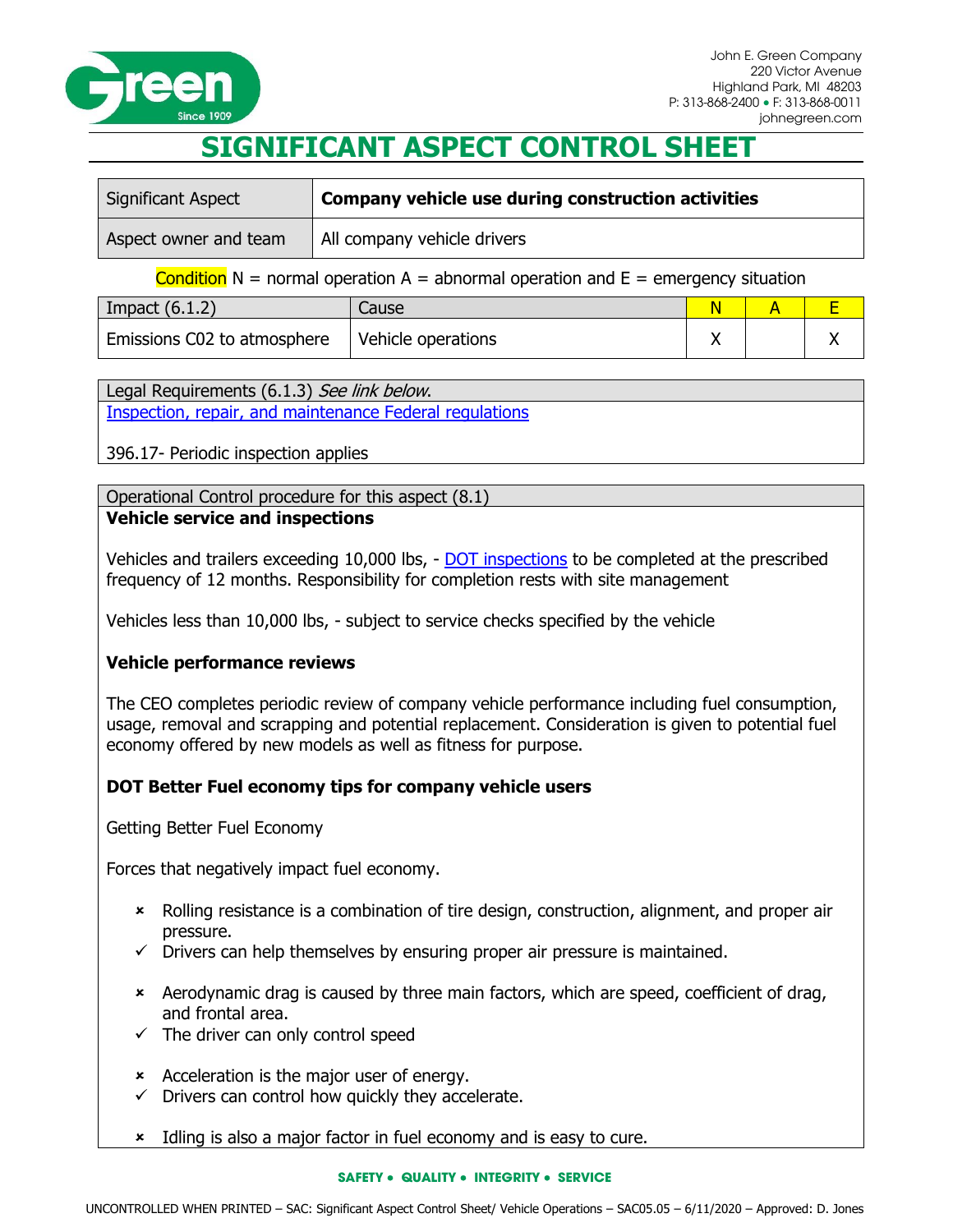

Drivers should shut down whenever they can.

Several states are writing or currently have legislation in place prohibiting idling beyond 3-5 minutes.

Rolling resistance can decrease fuel economy by 3 to 5 percent. A tire that is 20 psi low on air can cause a loss in fuel economy of about 3 percent. Having tires that are out of alignment can contribute to the problem, too. Each axle that is out of alignment compounds the problem further. The easiest thing a driver can do to solve these issues is to keep all tires at proper inflation and check for uneven wear, indicating an alignment problem.

Aerodynamic drag reduces fuel economy by forcing the engine to work harder to maintain a certain speed. Large conventional-cab trucks have more drag than the new aerodynamic models being offered. Having a large gap between the tractor and the trailer also causes drag. Speed however, plays the most important role in aerodynamic drag. Drag increases exponentially with speed, meaning that if you are traveling 65 mph, your drag is 40 percent greater than if you were going 55 mph, even though you are going only 18 percent faster. Studies have shown that traveling 65 mph rather than 55 mph only adds 5 to 8 mph onto the average speed but consumes 18 percent more fuel. Drivers should be mindful of their speed and slow down whenever feasible. Setting the cruise control is one tool that can greatly aid in increasing fuel economy. Acceleration consumes energy. Accelerating smoothly and using progressive shifting can help the engine work easier, thus reducing fuel consumption.

Idling seems to be a sore subject with some drivers, but the reality of it is that idling uses fuel and shortens service life of the engine. Idling is necessary when temperatures are at the extremes, but when you drive through a truck stop on a beautiful fall evening with the temperatures around 65, you will still see the majority of trucks idling. To aid in cutting expenses, some companies are installing auxiliary power units to provide temperature control and electrical power. Using industry averages, most tractors consume slightly more than a gallon of fuel an hour at idle, which equates to approximately \$5,000 worth of fuel annually. Combine that with savings from the other areas mentioned, and that can add up to a significant amount of money.

Emergency Planning procedure for this aspect (8.2)

None

## **EMS Records for this aspect**

Vehicle inspection, maintenance and service records specifically related to 8.1 compliance